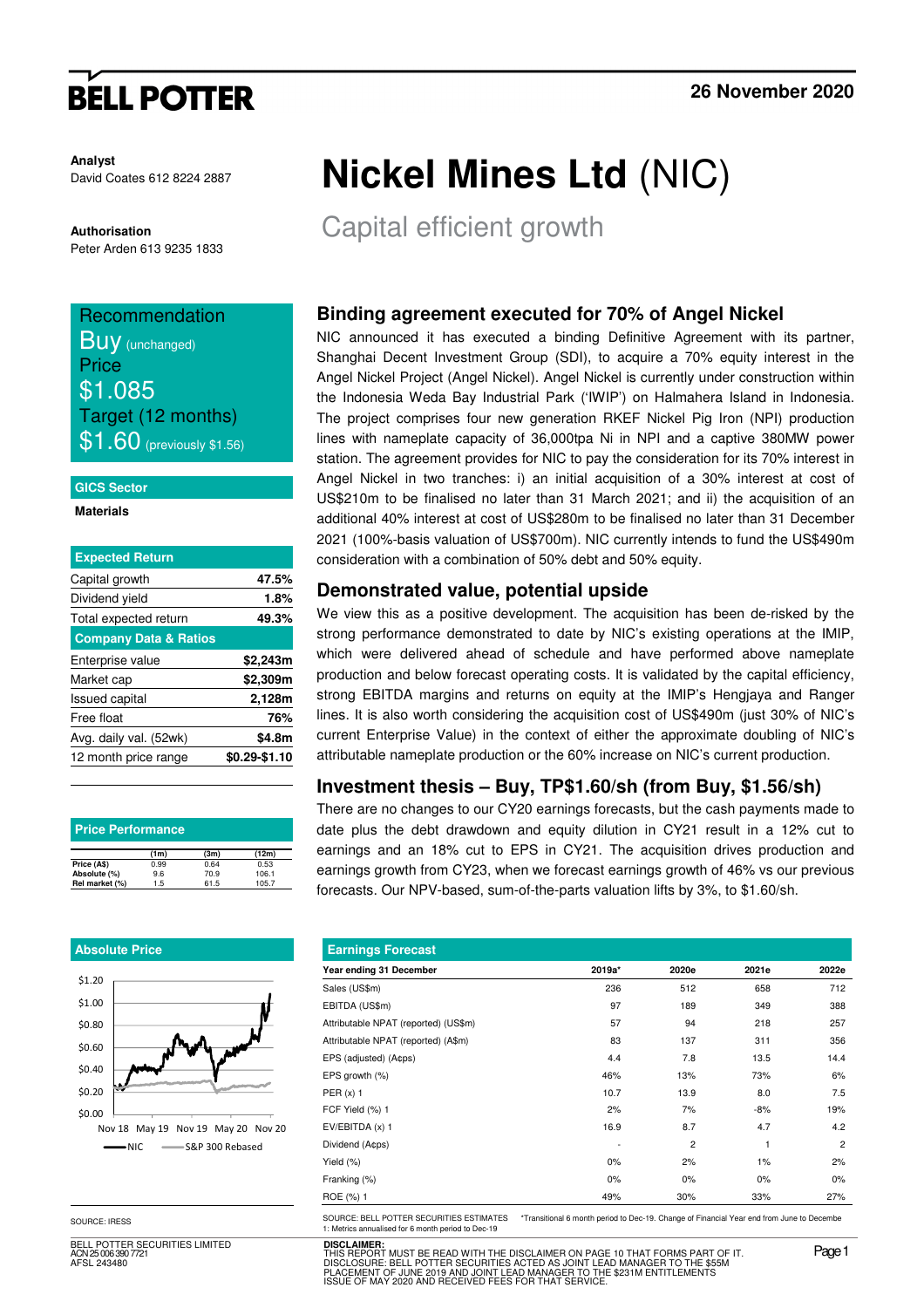# **Capital efficient growth**

## **Binding agreement executed for 70% of Angel Nickel**

NIC has announced that it has executed a binding Definitive Agreement with its partner, Shanghai Decent Investment Group (SDI), to acquire a 70% equity interest in the Angel Nickel Project (Angel Nickel). Angel Nickel is currently under construction within the Indonesia Weda Bay Industrial Park ('IWIP') on Halmahera Island in Indonesia's North Maluku province. The project comprises four new generation RKEF Nickel Pig Iron (NPI) production lines and a captive 380MW power station.

The execution of this agreement follows the signing of an MoU in October 2020 and associated US\$10m "good faith payment" which is deductible from the acquisition amounts. NIC will now also make a US\$20m down payment on the execution of this binding agreement. The agreement provides for NIC to pay the consideration for its 70% interest in Angel Nickel in two tranches:

- An initial acquisition whereby NIC will acquire an initial interest of 30% in Angel Nickel and 30% of all shareholder loans due to SDI at cost of US\$210m (based on a valuation of US\$700m) to be finalised no later than 31 March 2021.
- Under the second acquisition NIC will acquire an additional 40% in Angel Nickel and 40% of all shareholder loans due to SDI at cost of US\$280m (valuation US\$700m) to be finalised by no later than 31 December 2021.

The ownership structure for Angel Nickel will replicate that put in place for the existing Ranger and Hengjaya Nickel projects at the IMIP.

### **Acquisition funding**

NIC has a balance of US\$180m to pay to complete the initial interest acquisition for a total remaining balance of US\$460m to acquire its 70% interest. NIC intends to fund this with a combination of debt and equity, notionally proposed to be on a 50:50 split. NIC has stated that discussions with banks and other financial institutions are well progressed.

#### **Other terms and conditions**

Other key terms and conditions of the acquisition include:

- Project commissioning to commence no later than 16 October 2022;
- Nameplate capacity to exceed 36,000tpa of Ni in NPI;
- SDI to indemnify Angel Nickel for construction costs exceeding US\$700m;
- SDI to purchase all NPI production from Angel Nickel at market prices; and
- Completion of the transaction is subject to approval by NIC shareholders.

| Table 1 - Angel Nickel acquisition terms compared to previous acquisition |                                |                                            |  |  |  |  |  |  |
|---------------------------------------------------------------------------|--------------------------------|--------------------------------------------|--|--|--|--|--|--|
| Transaction                                                               | Angel Nickel - 70% acquisition | Ranger and Hengiaya to 80% (from 60%)      |  |  |  |  |  |  |
| Valuation (100%-basis)                                                    | <b>US\$700m</b>                | <b>US\$600m</b>                            |  |  |  |  |  |  |
| Completion date(s)                                                        | 31 March and 31 December 2021  | 30 June 2020                               |  |  |  |  |  |  |
| Fundina                                                                   | 50% equity / 50% debt          | 100% equity / cash on hand                 |  |  |  |  |  |  |
| Nameplate capacity                                                        | 36,000tpa Ni in NPI            | 33,000tpa Ni in NPI (actual ~42,000tpa)    |  |  |  |  |  |  |
| Attributable nameplate capacity                                           | 25,200tpa Ni in NPI            | 26,400tpa Ni in NPI                        |  |  |  |  |  |  |
| Capital intensity                                                         | US\$19,444/t                   | US\$18,181/t                               |  |  |  |  |  |  |
| Power station                                                             | 380MW included                 | $\sim$ 2GW 3 <sup>rd</sup> party ownership |  |  |  |  |  |  |

SOURCE: COMPANY DATA AND BELL POTTER SECURITIES ESTIMATES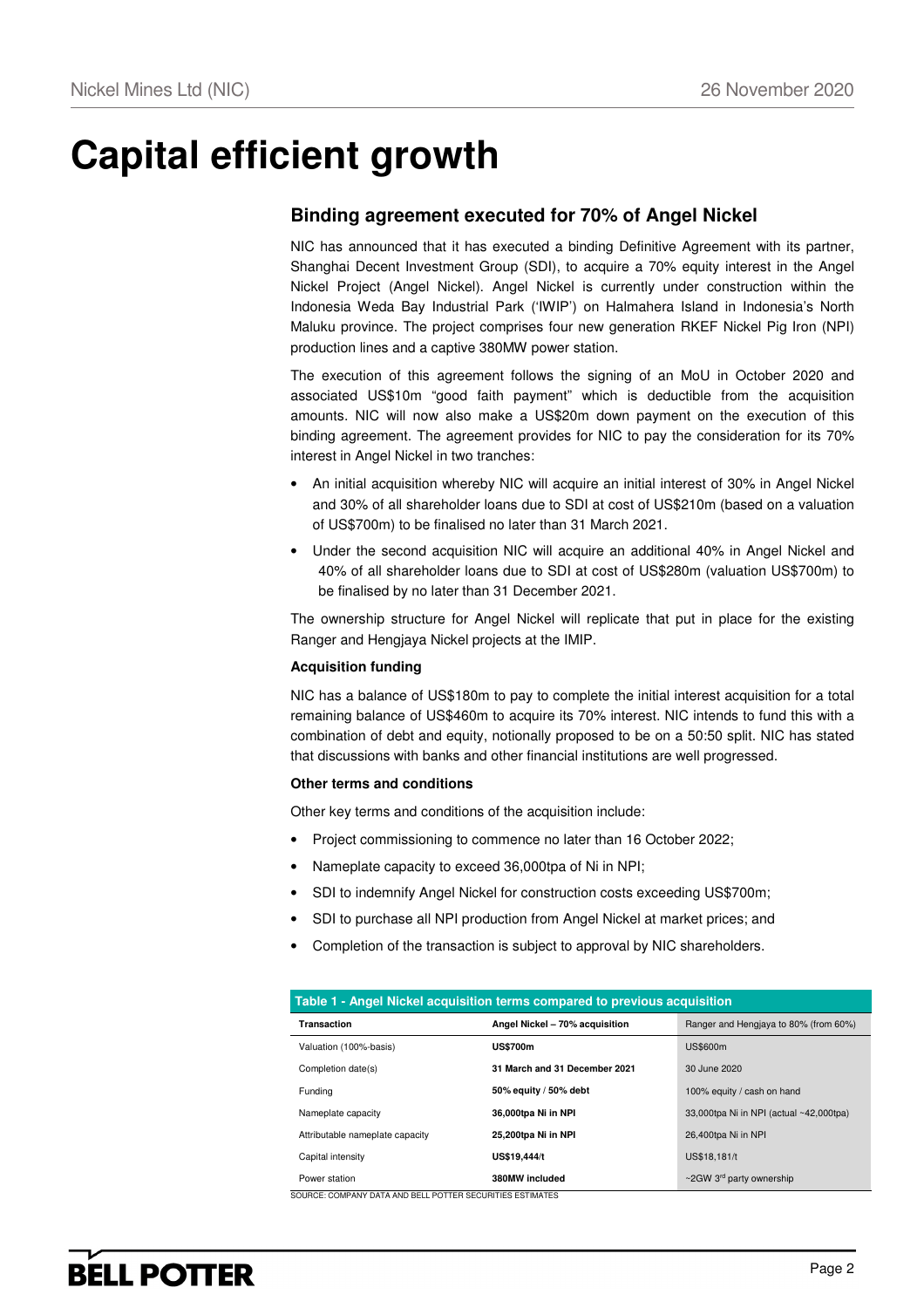## **Demonstrated value, potential upside**

As when the MoU was announced, we view this as a positive development. The acquisition has been de-risked by the strong performance demonstrated to date by NIC's existing operations at the IMIP, which were delivered ahead of schedule and have performed above nameplate production and below forecast operating costs.

We also view the acquisition as being validated by the capital efficiency, strong EBITDA margins at the Hengjaya and Ranger lines as well as good returns on equity. This investment is being made at a higher underlying valuation (US\$700m vs US\$600m for the most recent acquisitions at the IMIP), but includes ownership of the power station which is likely to deliver lower operating costs.

It is also worth considering **the acquisition cost of US\$490m as just 30% of NIC's current Enterprise Value** of ~US\$1,645m. In the context of either the **approximate doubling of NIC's attributable nameplate production**, or the 60% increase on NIC's current steady-state production, it looks to be very good value.

With the execution of a binding agreement we have now incorporated Angel Nickel at the IWIP into our formal financial performance forecasts under the following key assumptions:

- NIC funds the US\$490m consideration with 50% debt and 50% equity via drawdown of debt in early 2021 and a share placement of US\$245m (A\$350m assuming AUD:USD of 0.70 and placement price of A\$1.00/sh);
- The Angel Nickel RKEF lines commence commissioning in the December quarter 2022 and ramp-up to nameplate production is achieved in the June quarter 2023; and
- Similar operating costs (marginally higher) to the Ranger and Hengjaya RKEF lines at the IMIP.

We had previously valued Angel Nickel on a risk-adjusted NPV basis. To reflect the execution of the acquisition agreement and the development stage of the project we have reduced our risk adjustment discount from 30% to 10%, consistent with other development projects we have under coverage.

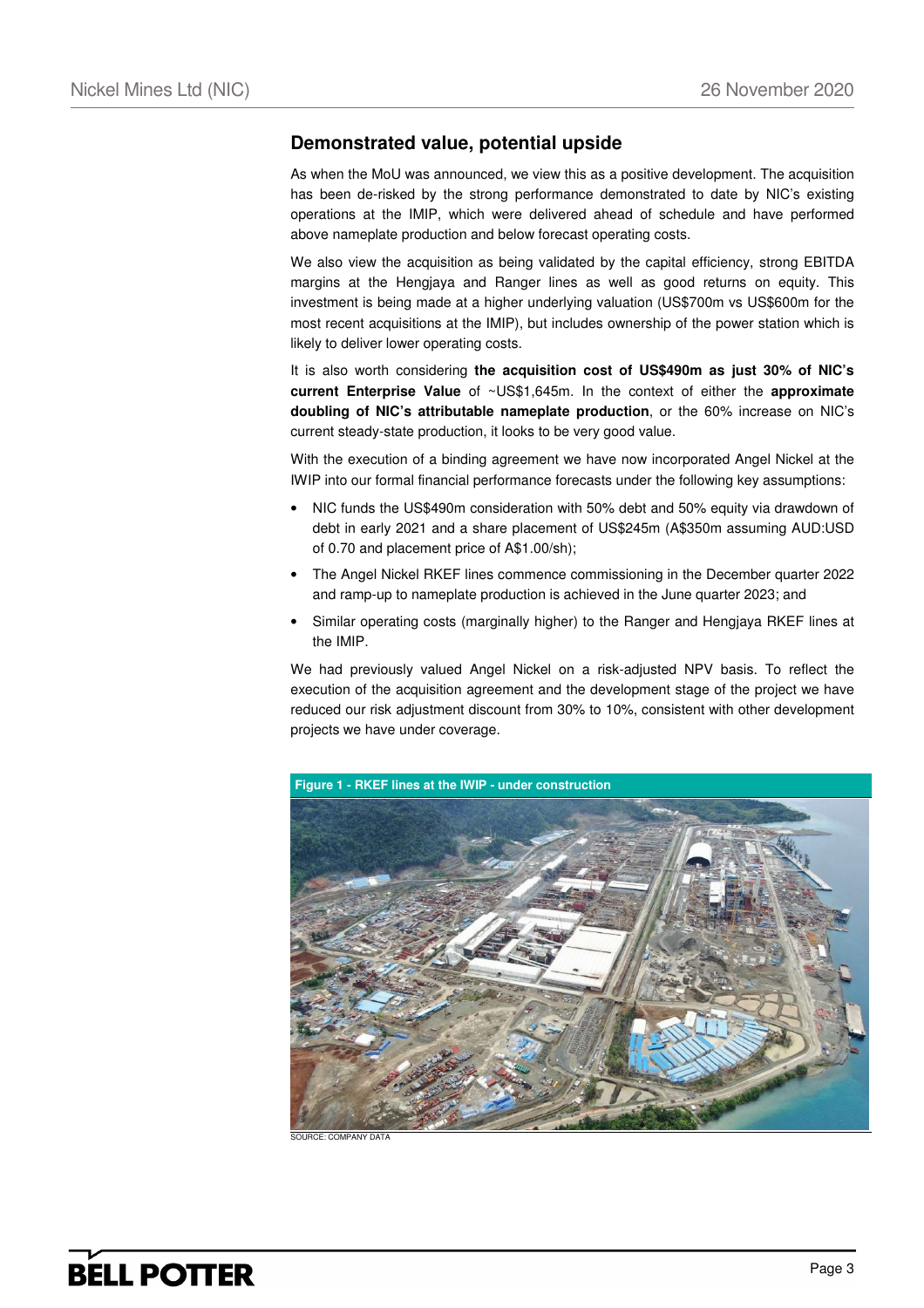#### **Upside to our forecasts and valuation**

We note a number of factors that may deliver upside from our current assumptions:

- Tax concessions: we currently assume a corporate income tax rate of 25% for Angel Nickel. We make no allowance for the tax concessions applied to the Ranger and Hengjaya projects, which qualified for 7-year tax holiday (0% tax rate) and discounted tax rate (12.5%) for the following 2 years;
- Commissioning in December quarter 2022: Both the Ranger and Hengjaya lines were completed and ramped up to nameplate production ahead of schedule, showing potential for cash flows to be brought forward;
- Operating costs: in our view there is potential for the 'next-generation' RKEF lines at Angel Nickel to achieve lower operating costs due to direct ownership of the power station, closer proximity to greater raw material volumes (reducing shipping costs) plus incremental design improvements; and
- Nameplate production: the Ranger and Hengjaya lines carry a nameplate of 33ktpa Ni in NPI but are currently running at a steady-state of 42ktpa Ni in NPI, i.e. 27% above nameplate.

## **Changes to our forecasts**

Following, the execution of a binding agreement for NIC's acquisition of a 70% interest in Angel Nickel we have made the following changes to our modelled assumptions:

- Formally incorporated its acquisition and operation into our financial forecasts;
- Included funding of the US\$490m consideration with 50% debt and 50% equity via drawdown of US\$245m debt in early 2021 and a share placement of US\$245m (A\$350m assuming AUD:USD of 0.70 and placement price of A\$1.00/sh); and
- Reduced our risk adjustment discount from 30% to 10%, consistent with other development projects we have under coverage.

| Table 2 - Changes to our CY forecasts |                 |                |                |                |               |               |               |               |               |
|---------------------------------------|-----------------|----------------|----------------|----------------|---------------|---------------|---------------|---------------|---------------|
|                                       | <b>Previous</b> |                |                | <b>New</b>     |               |               | Change        |               |               |
| Year end 30 December                  | <b>Dec-20</b>   | <b>Dec-21</b>  | <b>Dec-22</b>  | <b>Dec-20</b>  | <b>Dec-21</b> | <b>Dec-22</b> | <b>Dec-20</b> | <b>Dec-21</b> | <b>Dec-22</b> |
| Prices & currency                     |                 |                |                |                |               |               |               |               |               |
| Nickel price (US\$/t)                 | 13,532          | 16,424         | 17,527         | 13,532         | 16,424        | 17,527        | 0%            | 0%            | 0%            |
| <b>US\$/A\$</b>                       | 0.68            | 0.70           | 0.72           | 0.68           | 0.70          | 0.72          | 0%            | $0\%$         | $0\%$         |
| <b>Production &amp; costs</b>         |                 |                |                |                |               |               |               |               |               |
| Ore mined (t)                         | 728,892         | 1,560,000      | 1,560,000      | 728,892        | 1,560,000     | 1,560,000     | 0%            | 0%            | 0%            |
| Nickel in ore (t)                     | 13,231          | 28,080         | 28,080         | 13,231         | 28,080        | 28,080        | 0%            | 0%            | 0%            |
| RKEF NPI production (t)               | 294,984         | 304,615        | 304.615        | 294,984        | 304,615       | 304,615       | 0%            | 0%            | 0%            |
| Contained nickel (t)                  | 42,757          | 42,646         | 40,362         | 42,757         | 42,646        | 40,362        | 0%            | 0%            | 0%            |
| Contained nickel (t, attributable)    | 29,926          | 34,117         | 32,289         | 29,926         | 34,117        | 32,289        | 0%            | 0%            | 0%            |
| Cash costs (US\$/t Ni)                | 7,279           | 7,521          | 7,760          | 7,279          | 7,521         | 7,760         | 0%            | 0%            | 0%            |
| Earnings & valuation                  |                 |                |                |                |               |               |               |               |               |
| Revenue (consolidated, US\$m)         | 512             | 658            | 672            | 512            | 658           | 712           | 0%            | 0%            | 6%            |
| Revenue (attributable, US\$m)         | 380             | 554            | 561            | 380            | 554           | 590           | 0%            | 0%            | 5%            |
| EBITDA (attributable, US\$m)          | 136             | 275            | 291            | 136            | 275           | 306           | 0%            | 0%            | 5%            |
| NPAT (reported, attributable, US\$m)  | 94              | 246            | 270            | 94             | 218           | 257           | 0%            | $-12%$        | $-5%$         |
| EPS (reported) (Acps)                 | 7.8             | 16.5           | 17.7           | 7.8            | 13.5          | 14.4          | 0%            | $-18%$        | $-19%$        |
| PER(x)                                | 13.9            | 6.6            | 6.1            | 13.9           | 8.0           | 7.5           | $\sim$        | 1.5           | 1.4           |
| EPS growth (%)                        | 13%             | 112%           | 7%             | 13%            | 73%           | 6%            | 0%            | $-39%$        | 0%            |
| DPS (Acps)                            | $\overline{c}$  | $\overline{c}$ | $\overline{c}$ | $\overline{c}$ | $\mathbf{1}$  | 2             | 0%            | $-50%$        | 0%            |
| Yield                                 | 2%              | 2%             | 2%             | 2%             | 1%            | 2%            | 0%            | $-1%$         | 0%            |
| NPV (A\$/sh)                          | 1.56            | 1.78           | 1.90           | 1.60           | 1.78          | 2.22          | 3%            | $0\%$         | 17%           |
| Price Target (A\$/sh)                 | 1.56            |                |                | 1.60           |               |               | 3%            |               |               |

The net impact of these changes are summarised in the forecast changes table below:

SOURCE: COMPANY DATA AND BELL POTTER SECURITIES ESTIMATES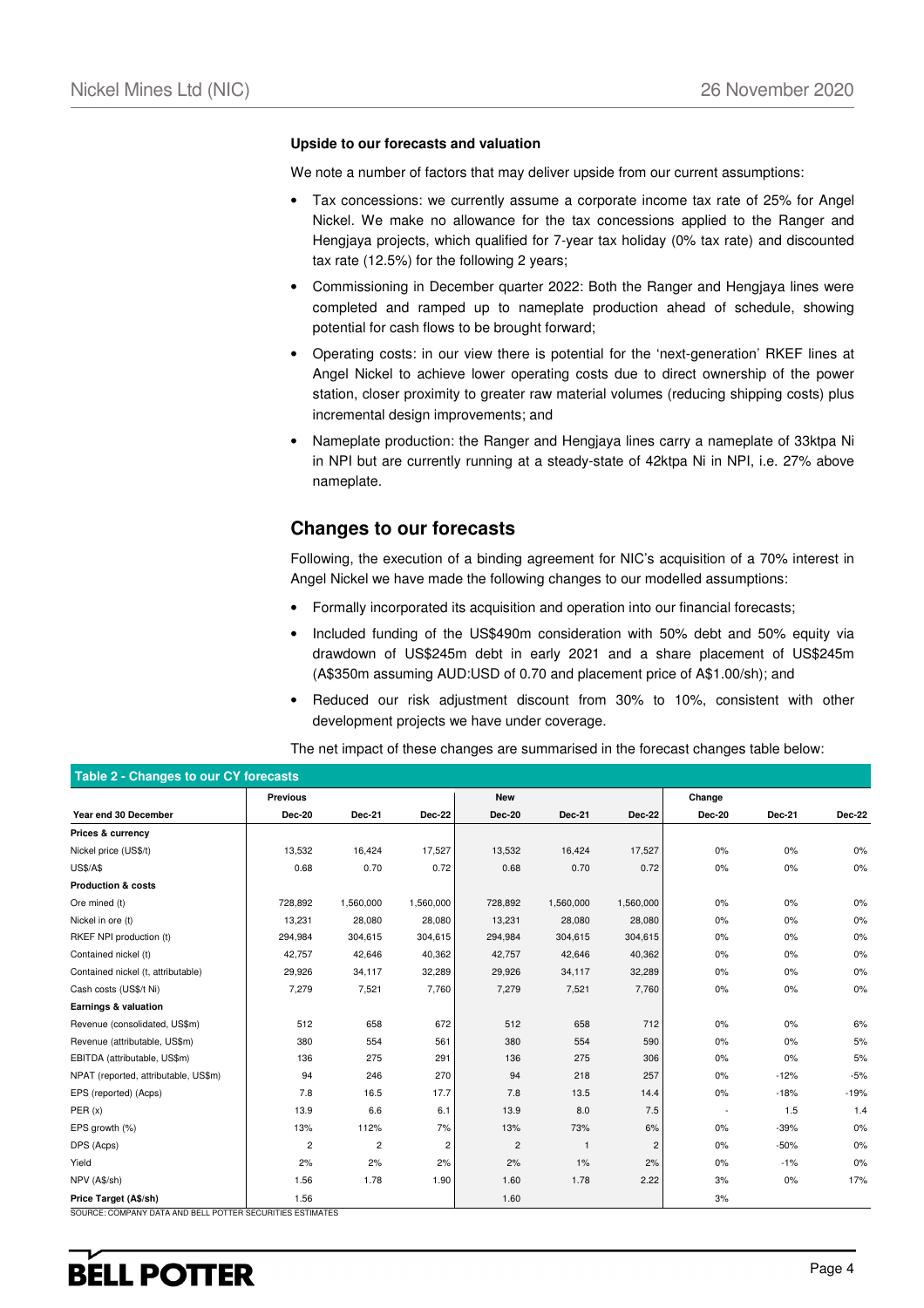Our updated assumptions result in no changes to our CY20 earnings forecasts, but the cash payments made to date plus the debt drawdown and equity dilution in early CY21 result in a 12% cut to earnings and an 18% and 19% cut in EPS in CY21 and CY22 respectively. This is offset by the lower risk discount applied to Angel Nickel contributing to our NPV-based, sum-of-the-parts valuation, which lifts by 3%, to \$1.60/sh.

The Angel Nickel acquisition contributes to production and earnings growth from CY23, just beyond our current forecast period. For CY23 we forecast earnings growth of 46% vs our previous forecasts and EPS growth of 25% vs our previous forecasts. This improves further in CY24 as debt service costs and repayments roll off. Note, these forecasts also incorporate the standard assumed income tax rate applying to Angel Nickel.

| Table 3 - Earnings and cash flow growth forecasts for CY23 |               |                 |                        |  |  |  |  |  |
|------------------------------------------------------------|---------------|-----------------|------------------------|--|--|--|--|--|
|                                                            | <b>Dec-23</b> | <b>Dec-23</b>   | Variance               |  |  |  |  |  |
|                                                            | New           | <b>Previous</b> | <b>New vs Previous</b> |  |  |  |  |  |
| Revenue (US\$m)                                            | 1228.2        | 669.7           | 83%                    |  |  |  |  |  |
| EBITDA (US\$m)                                             | 655.5         | 358.1           | 83%                    |  |  |  |  |  |
| NPAT underlying (US\$m)                                    | 416.0         | 285.0           | 46%                    |  |  |  |  |  |
| <b>NPAT reported (US\$m)</b>                               | 416.0         | 285.0           | 46%                    |  |  |  |  |  |
| EPS reported (Ac/sh)                                       | 22.7          | 18.1            | 25%                    |  |  |  |  |  |
| Dividend (Ac/sh)                                           | 0.02          | 0.03            | 50%                    |  |  |  |  |  |
| Free cash flow (US\$m)                                     | 666.67        | 370.9           | 80%                    |  |  |  |  |  |

SOURCE: BELL POTTER SECURITIES ESTIMATES

## **Upcoming catalysts**

Upcoming catalysts for NIC include:

- Ongoing production updates from the Hengjaya and Ranger Nickel RKEF lines. Both projects have now achieved established production levels above nameplate. Ongoing updates will reinforce the sustainability of these production levels;
- Updates on the construction of the Angel Nickel project, comprising 4 next-generation rotary-kiln-electric-furnace (RKEF) lines within the Indonesia Weda Bay Industrial Park (IWIP), for which NIC has now executed a binding agreement to acquire a 70% interest;
- The release of NIC's December 2020 quarterly production and cost report, expected in late January 2021;
- Updates on Ni in NPI pricing and payability, which we would like to see sustained at 90% of the LME nickel price, or better;
- Progress updates for the Hengjaya Mine, where a major production expansion is underway, targeting production of 150kt ore per month and costs of ~US\$18/t over the course of CY20; and
- Updates on the ownership levels of the 80%-owned Hengjaya Mine, which is subject to Indonesia's compulsory divestment laws.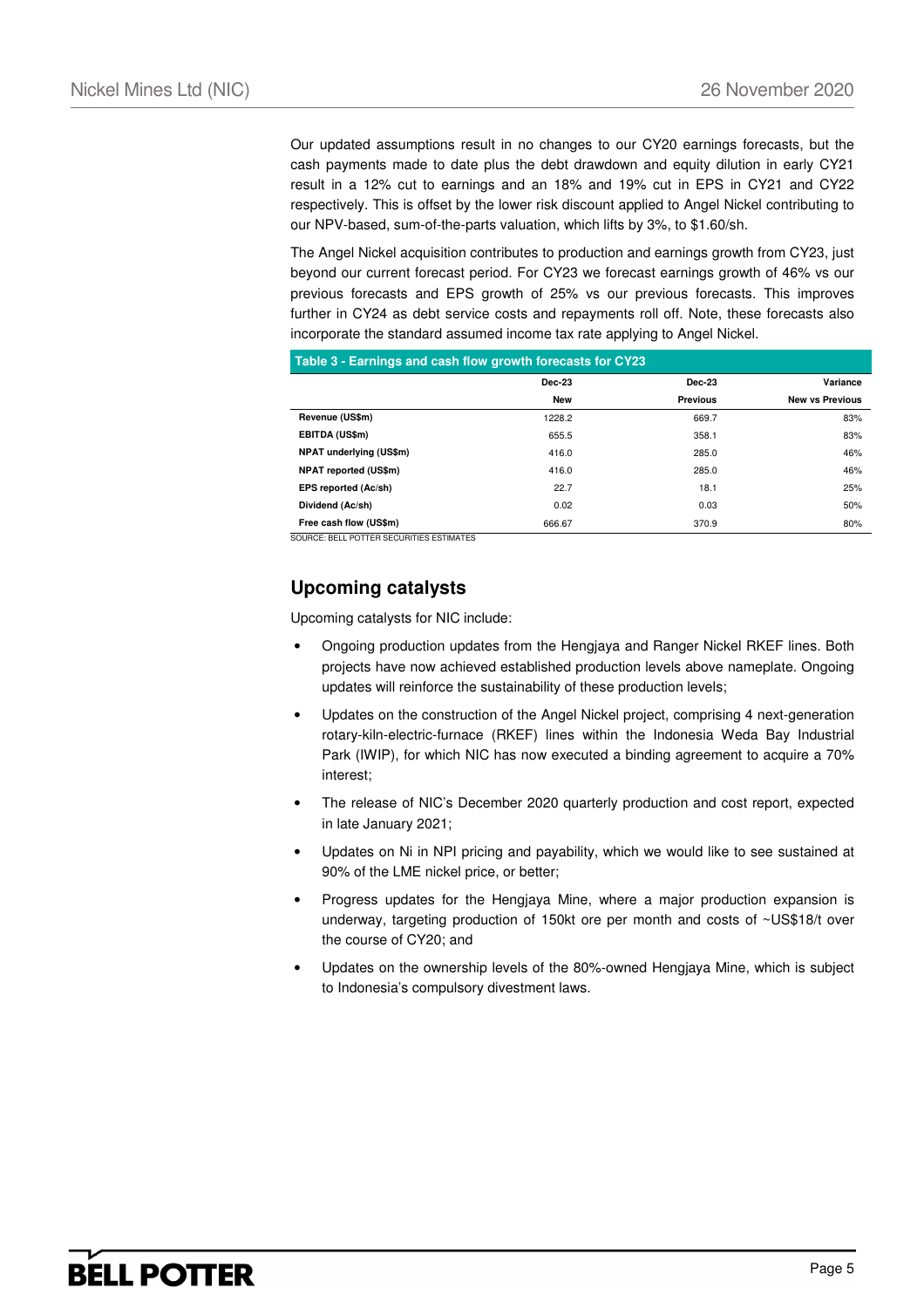

**NIC vs the ASX Metals and Mining Index**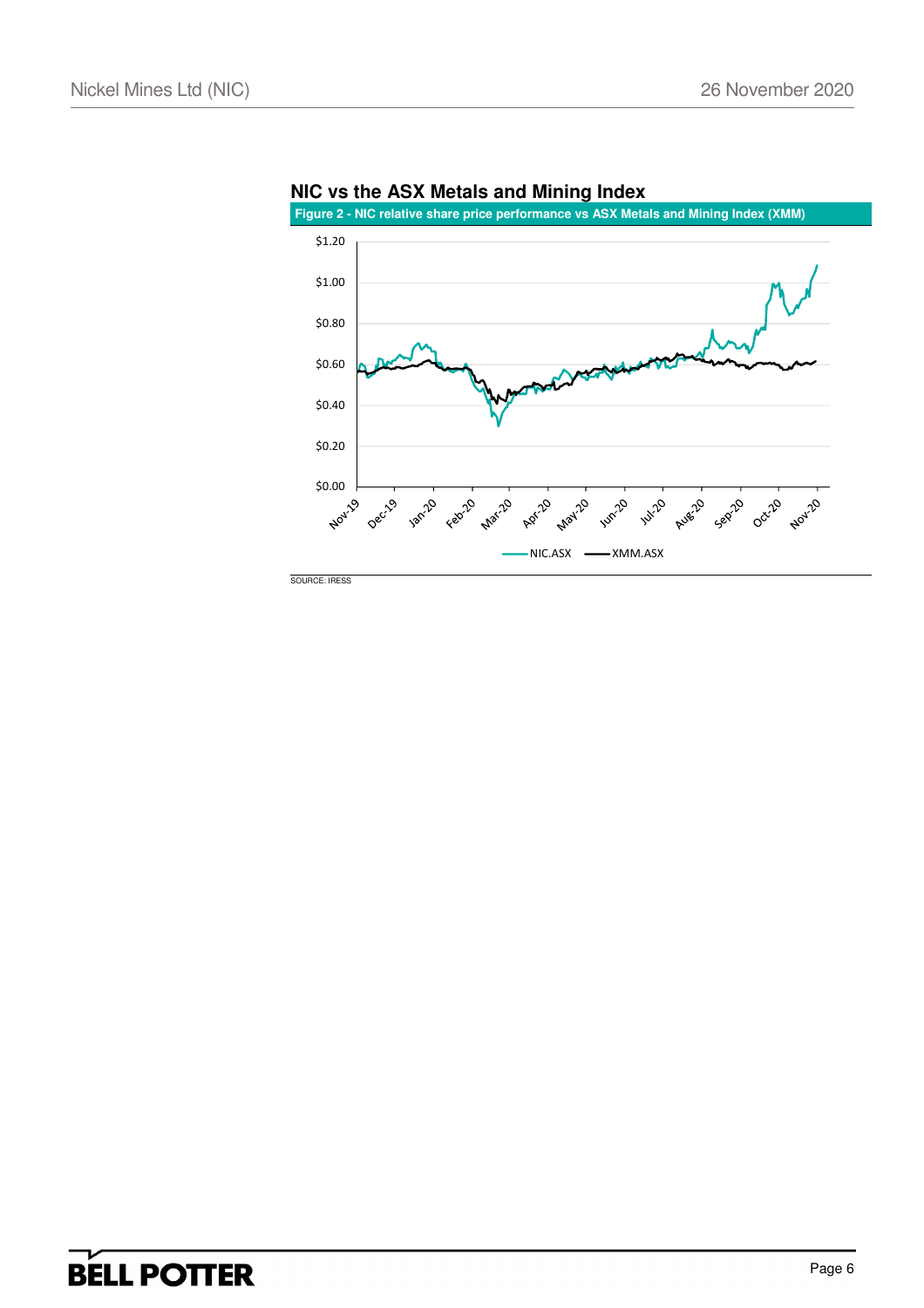# **Nickel Mines Limited (NIC)**

## **Company description: fully integrated NPI producer**

Nickel Mines Limited ('Nickel Mines' or 'NIC') was formed in 2007 and listed on the ASX in 2018. Its operations are focused in Central Sulawesi, Indonesia, where it holds an 80% interest four Rotary Kiln Electric Furnace (RKEF) NPI production lines (the two Hengjaya lines and the two Ranger lines) with Shanghai Decent Investments (SDI) a subsidiary of Tsingshan Group, the world's largest stainless steel producer. The RKEF lines are located in an existing, fully integrated stainless steel production facility, the Indonesian Morowali Industrial Park (IMIP).

First production from the Hengjaya Lines was achieved on 31 January 2019 and the Ranger Lines commenced production during the September quarter 2019. Both projects have since achieved steady state production of ~20ktpa contained Ni in NPI, exceeding nameplate production of ~16ktpa each at lower than planned operating costs.

In November 2020 NIC executed a binding agreement to acquire a 70% interest in the Angel Nickel Project comprising four new generation RKEF NPI production lines and a captive 380MW power station. Angel Nickel is currently under construction within the Indonesia Weda Bay Industrial Park ('IWIP') on Halmahera Island in Indonesia.

NIC also holds an 80% interest in Hengjaya Mine ('HM'), a high-grade, long-life nickel laterite deposit, also in Central Sulawesi in close proximity to the IMIP. The HM produces Direct Shipping Ore (DSO), the bulk of which is sold into the IMIP facility for the production of Nickel Pig Iron (NPI), a key input into stainless steel production.

## **Investment thesis – Buy, TP\$1.60/sh (from Buy, \$1.56/sh)**

There are no changes to our CY20 earnings forecasts, but the cash payments made to date plus the debt drawdown and equity dilution in CY21 result in a 12% cut to earnings and an 18% cut to EPS in CY21. The acquisition drives production and earnings growth from CY23, when we forecast earnings growth of 46% vs our previous forecasts. Our NPVbased, sum-of-the-parts valuation lifts by 3%, to \$1.60/sh.

## **Valuation: \$1.60/sh**

Our 12-month forward NIC valuation incorporates DCF models of its attributable interests in the Hengjaya laterite nickel ore mine (HM), an 80% interest in the two Hengjaya Nickel RKEF lines and an 80% interest in the two Ranger Nickel RKEF lines.

We have constructed a discounted cash flow (DCF) model for NIC's attributable interest in these RKEF lines that are in production at Tsingshan's IMIP facility and a DCF calculation for NIC's current 80% interest (declining to 49% by FY2023) in the Hengjaya laterite nickel ore mine.

We also include a risk-adjusted, NPV-based valuation for NIC's prospective 70% interest in the Angel Nickel Industry ANI project, a notional value for other exploration and development projects, an estimate of corporate overhead costs and NIC's last reported net cash position. Our valuation is calculated on a fully diluted basis. Following the latest update, our valuation stands at \$1.60/sh.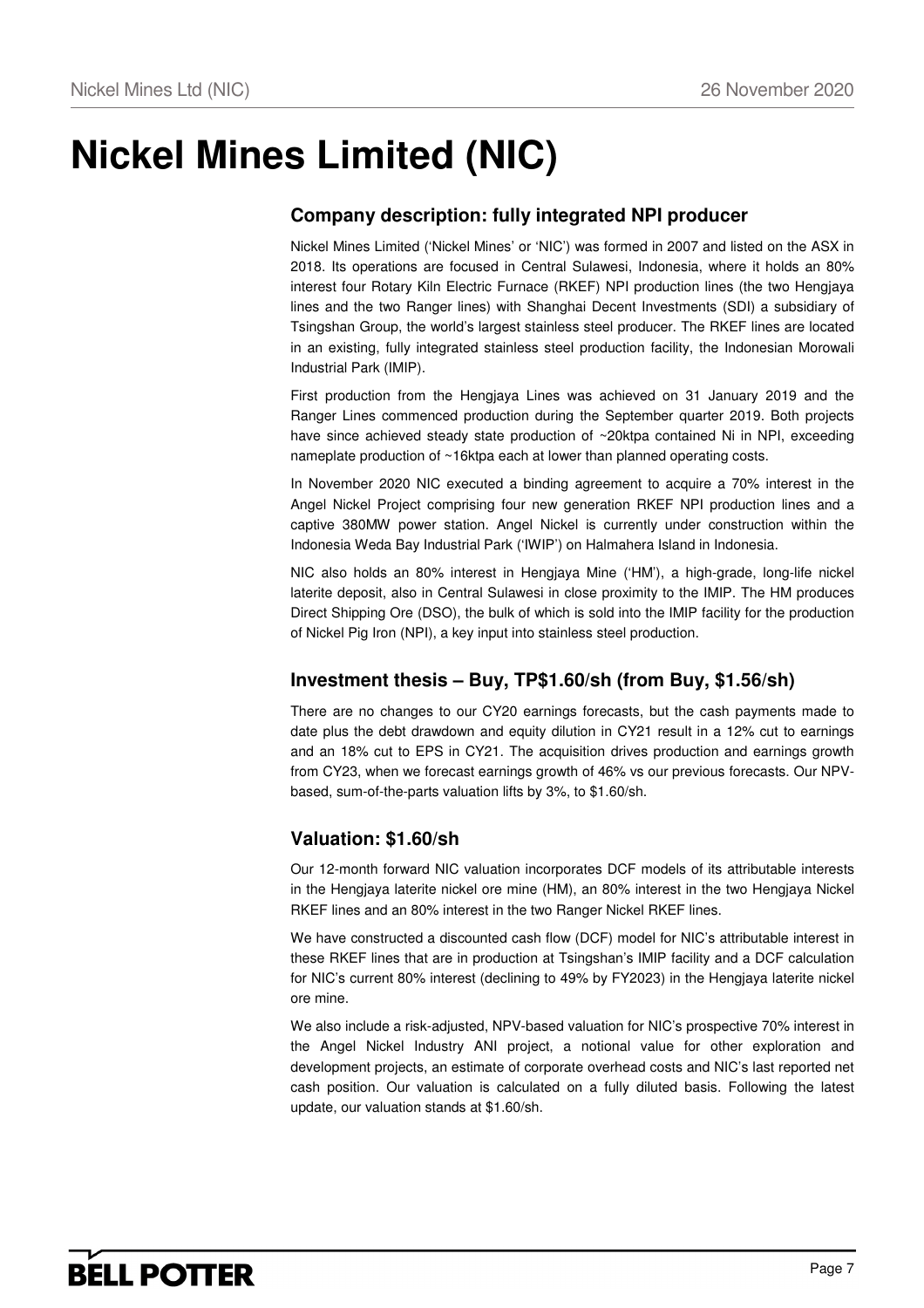## **Risks**

Key risks to our investment case include (but are not limited to):

- **Funding and capital management risks:** Funding and capital management risks can include access to debt and equity finance, maintaining covenants on debt finance, managing dividend payments and managing debt repayments. Exploration and development companies with no sales revenues are reliant on access to equity markets and debt financing to fund the advancement and development of their projects.
- **Operating and development risks:** Mining companies' assets are subject to risks associated with their operation and development. Risks for each company can be heightened depending on method of operation (e.g. underground versus open pit mining) or whether it is a single mine company. Development of mining assets may be subject to receiving permits, approvals timelines or weather events, causing delays to commissioning and commercial production.
- **COVID-19 risks:** Mining companies' rely on freedom of movement of workforces, functioning transport routes, reliable logistics services including road, rail, aviation and ports in order to maintain operations and get their products to market. They also rely on liquid, functioning markets to sell their products. Measures being put in place to combat the COVID-19 pandemic are posing risks to these conditions.
- **Operating and capital cost fluctuations:** The cost and availability of exploration, development and mining inputs can fluctuate widely and cause significant differences between planned and actual operating and capital costs. Key operating costs are linked to energy and labour costs as well as access to, and availability of, technical skills, operating equipment and consumables.
- **Commodity price and exchange rate fluctuations:** The future earnings and valuations of exploration, development and producing Resources companies are subject to fluctuations in underlying commodity prices and foreign currency exchange rates.
- **Resource growth and mine life extensions:** The viability of future operations and the earnings forecasts and valuations reliant upon them may depend upon resource and reserve growth to extend mine lives, which is in turn dependent upon exploration success, of which there are no guarantees.
- **Regulatory changes risks:** Changes to the regulation of infrastructure and taxation (among other things) can impact the earnings and valuation of mining companies. NIC's assets are located in Sulawesi, Indonesia, which has in the past implemented regulatory changes related to mining project ownership, fiscal terms and mineral export requirements.
- **Sovereign risks:** Mining companies' assets are subject to the sovereign risks of the jurisdiction within which they are operating. NIC's assets are in Indonesia, a G20 country with one of the largest economies in SE Asia. Its sovereign debt is rated investment grade by the major ratings agencies.
- **Corporate/M&A risks:** Risks associated with M&A activity including differences between the entity's and the market's perception of value associated with completed transactions. NIC is the junior partner co-investing in production assets with a large, privately owned Chinese company. The strength and cohesiveness of this relationship over the long term has the potential to both add and reduce value to the partnership. One of the key mitigating factors in this respect has been the investment of a combined US\$50m by SDI and Wanlu Investments (US\$26m and US\$24m respectively) into NIC equity.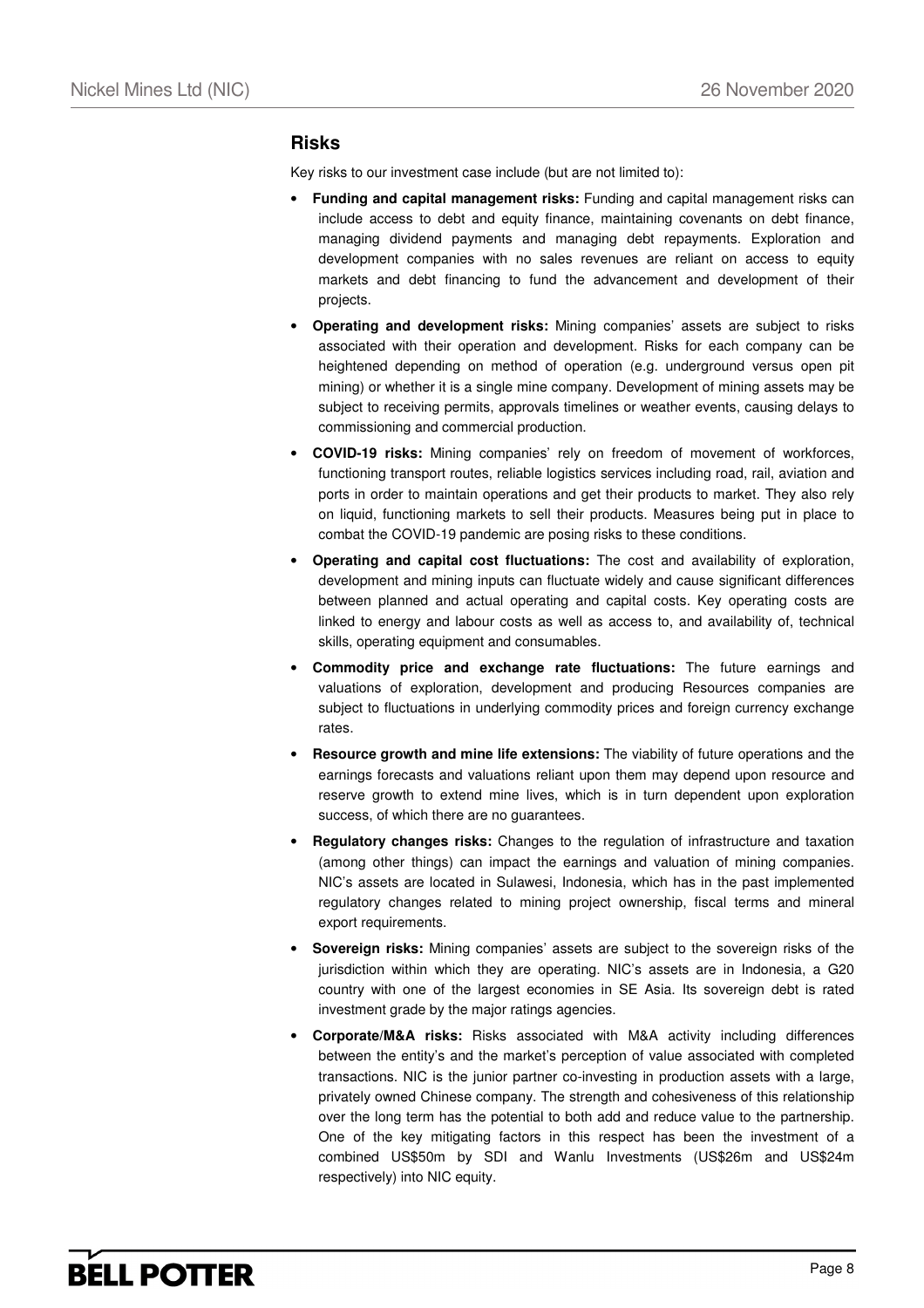# **Nickel Mines Ltd** as at 26 November 2020

# Recommendation Buy Price \$1.085

Nickel Mines Ltd (Nickel Mines Ltd (Nickel Mines Ltd (Nickel Mines Ltd (Nickel Mines Ltd Computer) \$1.60

## **Table 4 - Financial summary**

| <b>PROFIT AND LOSS</b>                                                 |              |         |                                        |         |              |               | <b>FINANCIAL RATIOS</b>                                                                                                                                    |               |          |            |                          |                   |                 |
|------------------------------------------------------------------------|--------------|---------|----------------------------------------|---------|--------------|---------------|------------------------------------------------------------------------------------------------------------------------------------------------------------|---------------|----------|------------|--------------------------|-------------------|-----------------|
| Year ending 31 Dec. (from 2020)                                        | Unit         | 2019a   | 2019a*                                 | 2020e   | 2021e        | 2022e         | Year ending 31 Dec. (from 2020)                                                                                                                            | Unit          | 2019a    | 2019a      | 2020e                    | 2021e             | 2022e           |
| Revenue                                                                | US\$m        | 64.9    | 236.1                                  | 511.7   | 658.5        | 712.2         | <b>VALUATION</b>                                                                                                                                           |               |          |            |                          |                   |                 |
| Expense                                                                | US\$m        | (44.5)  | (138.9)                                | (323.0) | (309.3)      | (324.3)       | Attributable NPAT                                                                                                                                          | US\$m         | 65.5     | 56.5       | 93.8                     | 217.9             | 256.5           |
| <b>EBITDA</b>                                                          | US\$m        | 20.4    | 97.2                                   | 188.7   | 349.1        | 387.8         | Attributable NPAT                                                                                                                                          | A\$m          | 91.6     | 82.5       | 137.3                    | 311.3             | 356.3           |
| Depreciation                                                           | US\$m        | (6.8)   | (16.4)                                 | (35.8)  | (37.1)       | (43.4)        | <b>Reported EPS</b>                                                                                                                                        | Ac/sh         | 6.9      | 5.1        | 7.8                      | 13.5              | 14.4            |
| EBIT                                                                   | US\$m        | 13.6    | 80.8                                   | 152.8   | 312.1        | 344.4         | <b>Adjusted EPS</b>                                                                                                                                        | Ac/sh         | 0.9      | 4.4        | 7.8                      | 13.5              | 14.4            |
| Net interest expense                                                   | US\$m        | 0.2     | (2.1)                                  | (3.7)   | (13.9)       | (11.5)        | EPS growth                                                                                                                                                 | $\%$          | nm       | 46%        | 13%                      | 73%               | 6%              |
| Unrealised gains (Impairments)                                         | US\$m        | 57.3    | 7.4                                    |         |              |               | PER                                                                                                                                                        | x             | 15.7x    | 10.7x      | 13.9x                    | 8.0x              | 7.5x            |
| Other                                                                  | US\$m        | 0.7     | 5.4                                    | (11.3)  | (12.3)       |               | <b>DPS</b>                                                                                                                                                 | Ac/sh         |          |            | 2.0                      | 1.0               | 2.0             |
| PBT                                                                    | <b>US\$m</b> | 71.9    | 91.5                                   | 137.9   | 285.9        | 332.9         | Franking                                                                                                                                                   | $\%$          | 0%       | 0%         | 0%                       | 0%                | 0%              |
| Tax expense                                                            | US\$m        | (0.1)   | (0.2)                                  | (0.2)   | (3.4)        | (5.9)         | Yield                                                                                                                                                      | $\%$          | 0%       | 0%         | 2%                       | 1%                | 2%              |
| Consolidated profit (loss) for the year                                | US\$m        | 71.8    | 91.3                                   | 137.6   | 282.5        | 327.0         | FCF/share                                                                                                                                                  | Ac/sh         | (14.4)   | 2.6        | 7.7                      | (9.1)             | 20.6            |
| Non-Controlling Interest                                               | US\$m        | 6.3     | 34.8                                   | 43.9    | 64.6         | 70.4          | FCF yield                                                                                                                                                  | $\%$          | $-13%$   | 2%         | 7%                       | $-8%$             | 19%             |
| Attributable NPAT (reported)                                           | <b>US\$m</b> | 65.5    | 56.5                                   | 93.8    | 217.9        | 256.5         | P/FCFPS                                                                                                                                                    |               | $-7.5x$  | 42.0x      | 14.0x                    | $-11.9x$          | 5.3x            |
|                                                                        |              |         |                                        |         |              |               |                                                                                                                                                            | x             |          |            |                          |                   |                 |
| NPAT (underlying)                                                      | US\$m        | 8.2     | 49.1                                   | 93.8    | 217.9        | 256.5         | EV/EBITDA <sup>1</sup>                                                                                                                                     | x             | 80.5x    | 16.9x      | 8.7x                     | 4.7x              | 4.2x            |
|                                                                        |              |         |                                        |         |              |               | EBITDA margin                                                                                                                                              | $\%$          | 31%      | 41%        | 37%                      | 53%               | 54%             |
| <b>CASH FLOW</b>                                                       |              |         |                                        |         |              |               | EBIT margin                                                                                                                                                | $\%$          | 21%      | 34%        | 30%                      | 47%               | 48%             |
| Year ending 31 Dec. (from 2020)                                        | Unit         | 2019a   | 2019a*                                 | 2020e   | 2021e        | 2022e         | Return on assets                                                                                                                                           | $\%$          | 23%      | 26%        | 16%                      | 19%               | 17%             |
| <b>OPERATING CASHFLOW</b>                                              |              |         |                                        |         |              |               | Return on equity                                                                                                                                           | %             | 37%      | 49%        | 30%                      | 33%               | 27%             |
| Receipts                                                               | US\$m        | 33.4    | 212.7                                  | 557.7   | 643.8        | 706.8         | <b>LIQUIDITY &amp; LEVERAGE</b>                                                                                                                            |               |          |            |                          |                   |                 |
| Payments                                                               | US\$m        | (28.4)  | (169.9)                                | (294.7) | (312.7)      | (320.6)       | Net debt (cash)                                                                                                                                            | \$m           | (45)     | 15         | (149)                    | (157)             | (424)           |
| Tax                                                                    | US\$m        | (1.2)   | (4.7)                                  | 0.1     | (0.2)        | (3.4)         | ND / E                                                                                                                                                     | $\%$          | $-14%$   | 4%         | $-23%$                   | $-14%$            | $-32%$          |
| Net interest                                                           | US\$m        | 0.2     | 0.1                                    | (3.7)   | (13.9)       | (11.5)        | $ND / (ND + E)$                                                                                                                                            | $\%$          | $-17%$   | 3%         | $-30%$                   | $-17%$            | $-48%$          |
| Other                                                                  | US\$m        |         |                                        | (3.7)   |              |               | EBITDA / Interest                                                                                                                                          | x             | nm       | 46.1x      | 51.5x                    | 25.1x             | 33.7x           |
| Operating cash flow<br><b>INVESTING CASHFLOW</b>                       | US\$m        | 4.1     | 38.2                                   | 255.7   | 316.9        | 371.3         | <b>ATTRIBUTABLE DATA - NICKEL MINES LTD</b>                                                                                                                |               |          |            |                          |                   |                 |
| Property, plant and equipment                                          | US\$m        | (19.5)  | (29.6)                                 | (162.0) | (462.9)      | (3.7)         | Year ending 31 Dec. (from 2020)                                                                                                                            | Unit          | 2019a    | 2019a      | 2020e                    | 2021e             | 2022e           |
| Mine development                                                       | US\$m        |         |                                        |         |              |               | Revenues                                                                                                                                                   | US\$m         | 52.0     | 95.7       | 379.9                    | 553.7             | 589.5           |
| Exploration & evaluation                                               | US\$m        |         |                                        | (0.5)   | (0.4)        | (0.4)         | EBITDA                                                                                                                                                     | US\$m         | 13.5     | 35.6       | 136.3                    | 275.3             | 305.9           |
| Other                                                                  | US\$m        | (121.1) | 5.8                                    |         |              |               | NPAT                                                                                                                                                       | US\$m         | 65.5     | 56.5       | 93.8                     | 217.9             | 256.5           |
| Investing cash flow                                                    | US\$m        | (140.6) | (23.8)                                 | (162.5) | (463.3)      | (4.1)         | Net distributable cash flow                                                                                                                                | US\$m         | 44.4     | 1.0        | 129.7                    | 208.7             | 220.6           |
| Free Cash Flow                                                         | US\$m        | (136.5) | 14.4                                   | 93.1    | (146.4)      | 367.2         | EV/EBITDA                                                                                                                                                  | x             | 118.8    | 43.1       | 11.2                     | 5.7               | 5.3             |
|                                                                        |              |         |                                        |         |              |               | PER                                                                                                                                                        | x             | 15.7     | 21.4       | 13.9                     | 8.0               | 7.5             |
| <b>FINANCING CASHFLOW</b>                                              | US\$m        |         |                                        | 152.2   | 245.0        |               | P/FCF                                                                                                                                                      |               | nm       | nm         | nm                       | 7.7               | 7.5             |
| Share issues/(buy-backs)<br>Debt proceeds                              | US\$m        | 183.6   |                                        |         | 245.0        |               | ORE RESERVE AND MINERAL RESOURCE                                                                                                                           |               |          |            |                          |                   |                 |
| Debt repayments                                                        | US\$m        | (2.0)   | (29.9)                                 | (20.0)  | (21.3)       | (21.3)        | Hengjaya Nickel Mine (HM)                                                                                                                                  |               |          |            | Mdmt                     | % Ni              | t Ni            |
| Distributions to non-controlling interests                             | US\$m        | 15.0    | 17.0                                   | (44.5)  | (60.7)       | (65.2)        | <b>Mineral Resources</b>                                                                                                                                   |               |          |            |                          |                   |                 |
| Dividends                                                              | US\$m        |         |                                        | (29.1)  | (17.3)       | (35.7)        | Measured                                                                                                                                                   |               |          |            | 0.700                    | 1.80%             | 12,600          |
| Other                                                                  | US\$m        | (10.8)  | (0.4)                                  | (7.6)   | (12.3)       |               | Indicated                                                                                                                                                  |               |          |            | 15.000                   | 1.90%             | 285,000         |
| Financing cash flow                                                    | US\$m        | 185.8   | (13.3)                                 | 51.0    | 378.4        | (122.2)       | Inferred                                                                                                                                                   |               |          |            | 22.000                   | 1.80%             | 396,000         |
| Change in cash                                                         | US\$m        | 49.3    | 1.1                                    | 144.2   | 231.9        | 245.1         | Total                                                                                                                                                      |               |          |            | 38.000                   | 1.80%             | 678,000         |
|                                                                        |              |         |                                        |         |              |               |                                                                                                                                                            |               |          |            |                          |                   |                 |
| <b>BALANCE SHEET</b>                                                   |              |         |                                        |         |              |               | <b>ASSUMPTIONS - Prices</b>                                                                                                                                |               |          |            |                          |                   |                 |
| Year ending 31 Dec. (from 2020)                                        | Unit         | 2019a   | 2019a*                                 | 2020e   | 2021e        | 2022e         | Year ending 31 Dec. (from 2020) avg                                                                                                                        | Unit          | 2019a    | 2019a*     | 2020e                    | 2021e             | 2022e           |
| <b>ASSETS</b>                                                          |              |         |                                        |         |              |               |                                                                                                                                                            |               |          |            |                          |                   |                 |
| Cash & short term investments                                          | US\$m        | 49.0    | 49.8                                   | 194.0   | 425.9        | 671.0         | Nickel                                                                                                                                                     | US\$/lb       | \$5.60   | \$7.02     | \$6.14                   | \$7.45            | \$7.95          |
| Accounts receivable                                                    | US\$m        | 43.7    | 97.2                                   | 51.2    | 65.8         | 71.2          | Nickel                                                                                                                                                     | <b>US\$/t</b> | \$12,343 | \$15,483   | \$13,532                 | \$16,424          | \$17,527        |
| Property, plant & equipment                                            | US\$m        | 340.1   | 628.5                                  | 754.7   | 1,180.5      | 1,140.8       | Currency                                                                                                                                                   |               |          |            |                          |                   |                 |
| Mine development expenditure                                           | US\$m        |         |                                        |         |              |               | AUD:USD                                                                                                                                                    |               | 0.72     | 0.68       | 0.68                     | 0.70              | 0.72            |
| Exploration & evaluation                                               | US\$m        |         |                                        | 0.5     | 0.9          | 1.3           |                                                                                                                                                            |               |          |            |                          |                   |                 |
| Other                                                                  | US\$m        | 99.2    | 122.0                                  | 122.0   | 122.0        | 122.0         | <b>ASSUMPTIONS - Production &amp; costs</b>                                                                                                                |               |          |            |                          |                   |                 |
|                                                                        |              |         |                                        |         |              |               |                                                                                                                                                            |               |          |            |                          |                   |                 |
| <b>Total assets</b>                                                    | US\$m        | 531.9   | 897.5                                  | 1,122.3 | 1,795.2      | 2,006.3       | Year ending 31 Dec. (from 2020)                                                                                                                            | Unit          | 2019a    | 2019a*     | 2020e                    | 2021e             | 2022e           |
| <b>LIABILITIES</b>                                                     |              |         |                                        |         |              |               | Hengjaya Mine                                                                                                                                              |               |          |            |                          |                   |                 |
| Accounts payable                                                       | US\$m        | 42.2    | 52.5                                   | 80.8    | 77.3         | 81.1          | Ore mined                                                                                                                                                  | wmt           | 484,268  | 428,382    |                          | 728,892 1,560,000 | 1,560,000       |
| Income tax payable                                                     | US\$m        | 0.3     | 0.7                                    | 0.2     | 3.4          | 5.9           | Ore grade                                                                                                                                                  | % Ni          | 2.0%     | 1.9%       | 1.8%                     | 1.8%              | 1.8%            |
| Borrowings                                                             | US\$m        | 4.2     | 65.0                                   | 45.0    | 268.7        | 247.3         | Nickel in ore                                                                                                                                              | t Ni          | 5,977    | 8,178      | 13,231                   | 28,080            | 28,080          |
| Other                                                                  | US\$m        | 30.4    | 57.2                                   | 58.0    | 58.0         | 58.0          | Nickel in ore (attributable)                                                                                                                               | t Ni          | 4,782    | 6,542      | 10,585                   | 17,199            | 14,742          |
| <b>Total liabilities</b>                                               | US\$m        | 77.2    | 175.4                                  | 183.9   | 407.3        | 392.3         | <b>RKEF (IMIP)</b>                                                                                                                                         |               |          |            |                          |                   |                 |
| <b>SHAREHOLDER'S EQUITY</b>                                            |              |         |                                        |         |              |               | NPI production                                                                                                                                             | t             | 42,106   | 152.408    | 294,984                  | 304.615           | 304.615         |
| Share capital                                                          | US\$m        | 275.9   | 315.5                                  | 467.7   | 712.7        | 712.7         | Contained nickel                                                                                                                                           | t Ni          | 5,788    | 20,988     | 42,757                   | 42,646            | 40,362          |
| Reserves                                                               | US\$m        | (0.6)   | 19.2                                   | 19.2    | 19.2         | 19.2          | Contained nickel (attributable)                                                                                                                            | t Ni          | 3,339    | 11,742     | 29,926                   | 34,117            | 32,289          |
| Retained earnings                                                      | US\$m        | 36.3    | 92.8                                   | 157.4   | 358.0        | 578.8         | Costs                                                                                                                                                      |               |          |            |                          |                   |                 |
| <b>Total equity to NIC holders</b>                                     |              |         |                                        |         |              | 1,310.7       |                                                                                                                                                            |               |          |            |                          | \$7,521           | \$7,760         |
|                                                                        | US\$m        | 311.6   | 427.5                                  | 644.3   | 1,089.9      |               | Cash costs                                                                                                                                                 | US\$/t Ni     | \$7,710  | \$7,689    | \$7,279                  |                   | \$7,885         |
|                                                                        |              |         |                                        |         |              |               |                                                                                                                                                            |               |          |            |                          |                   |                 |
| Non-controlling interest                                               | US\$m        | 143.2   | 294.7                                  | 294.0   | 298.0        | 303.3         | All-in-Costs (AIC)                                                                                                                                         | US\$/t Ni     | \$8,125  | \$7,804    | \$7,391                  | \$7,636           |                 |
| <b>Total equity</b>                                                    | US\$m        | 454.8   | 722.1                                  | 938.4   | 1,387.8      | 1,614.0       |                                                                                                                                                            |               |          |            |                          |                   |                 |
| Weighted average shares                                                | m            | 1,324.4 | 1,631.2                                | 1,761.6 | 2,303.1      | 2,478.1       | <b>VALUATION</b>                                                                                                                                           |               |          |            |                          |                   |                 |
|                                                                        |              |         |                                        |         |              |               | Ordinary shares (m)                                                                                                                                        |               |          |            |                          |                   | 2,128.1         |
| <b>CAPITAL STRUCTURE</b>                                               |              |         |                                        |         |              |               | Options in the money (m)                                                                                                                                   |               |          |            |                          |                   |                 |
|                                                                        |              |         |                                        |         |              |               | Total shares diluted (m)                                                                                                                                   |               |          |            |                          |                   |                 |
| Shares on issue                                                        | m            |         |                                        |         |              | 2,128.1       | Valuation                                                                                                                                                  | <b>Now</b>    |          | +12 months |                          | $+24$ mths        |                 |
| Total shares on issue                                                  | m            |         | (add 0.0m escrow and placement shares) |         |              | 2,128.1       | Sum-of-the-parts                                                                                                                                           | A\$m          | A\$/sh   | A\$m       | A\$/sh                   | A\$m              | A\$/sh          |
| Share price                                                            | A\$/sh       |         |                                        |         |              | 1.085         | IMIP RKEF (NPV12)                                                                                                                                          | 2,163.6       | 1.02     | 2,448.9    | 1.15                     | 2,666.5           | 1.25            |
| Market capitalisation                                                  | A\$m         |         |                                        |         |              | 2,309.0       | IWIP RKEF (NPV12)                                                                                                                                          | 709.0         | 0.33     | 794.0      | 0.37                     | 927.9             | 0.44            |
| Net cash                                                               | A\$m         |         |                                        |         |              | 66.5          | Hengjaya Mine (NPV12)                                                                                                                                      | 44.8          | 0.02     | 50.8       | 0.02                     | 70.9              | 0.03            |
| Enterprise value (undiluted)                                           | A\$m         |         |                                        |         |              | 2,242.5       | Other exploration                                                                                                                                          | 10.0          | 0.00     | 10.0       | 0.00                     | 10.0              | 0.00            |
| Options outstanding (m)                                                | m            |         |                                        |         |              | 0.0           | Corporate overheads                                                                                                                                        | (38.4)        | (0.02)   | (45.4)     | (0.02)                   | (46.0)            | (0.02)          |
| Options (in the money)                                                 | m            |         |                                        |         |              | 0.0           | Subtotal (EV)                                                                                                                                              | 2,888.9       | 1.36     | 3,258.3    | 1.53                     | 3,629.4           | 1.71            |
|                                                                        | ${\sf m}$    |         |                                        |         |              | 2,128.1       | Net cash (debt)                                                                                                                                            | 66.5          | 0.03     | 149.0      | 0.07                     | 157.3             | 0.07            |
| Issued shares (diluted for options)<br>Market capitalisation (diluted) |              |         |                                        |         |              |               | Total (undiluted)                                                                                                                                          | 2,955.4       |          | 3,407.3    | 1.60                     |                   | 1.78            |
|                                                                        | A\$m<br>A\$m |         |                                        |         |              | 2,309.0       |                                                                                                                                                            |               | 1.39     |            | $\overline{\phantom{a}}$ | 3,786.6           |                 |
| Net cash + options                                                     |              |         |                                        |         |              | 66.5          | Dilutive effect of options                                                                                                                                 |               |          |            |                          |                   |                 |
| Enterprise value (diluted)                                             | A\$m         |         |                                        |         |              | 2,242.5       | Add cash from options                                                                                                                                      |               |          |            |                          |                   |                 |
|                                                                        |              |         |                                        |         |              |               | Total (diluted)                                                                                                                                            | 2,955.4       | 1.39     | 3,407.3    | 1.60                     | 3,786.6           | 2,128.1<br>1.78 |
| <b>MAJOR SHAREHOLDERS</b>                                              |              |         |                                        |         |              |               |                                                                                                                                                            |               |          |            |                          |                   |                 |
| Shareholder                                                            |              |         |                                        |         | %            | m             |                                                                                                                                                            |               |          |            |                          |                   |                 |
| Shanghai Decent (SDI)                                                  |              |         |                                        |         | 18.6%        | 395.5         |                                                                                                                                                            |               |          |            |                          |                   |                 |
| Tanito Group (PT Karunia)                                              |              |         |                                        |         | 16.1%        | 343.2         |                                                                                                                                                            |               |          |            |                          |                   |                 |
| <b>BlackRock Investment Management</b>                                 |              |         |                                        |         | 6.8%         | 144.0         |                                                                                                                                                            |               |          |            |                          |                   |                 |
| Shanghai Wanlu<br>Regal FM                                             |              |         |                                        |         | 5.7%<br>4.5% | 121.3<br>96.5 | *Transitional 6 month period to Dec-19. Change of Financial Year end from June to December<br><sup>1</sup> Metrics annualised for 6 month period to Dec-19 |               |          |            |                          |                   |                 |

| <b>FINANCIAL RATIOS</b>                                       |                   |                |                   |                  |                             |                    |
|---------------------------------------------------------------|-------------------|----------------|-------------------|------------------|-----------------------------|--------------------|
| Year ending 31 Dec. (from 2020)<br>VALUATION                  | Unit              | 2019a          | 2019a*            | 2020e            | 2021e                       | 2022e              |
| Attributable NPAT                                             | US\$m             | 65.5           | 56.5              | 93.8             | 217.9                       | 256.5              |
| Attributable NPAT                                             | A\$m              | 91.6           | 82.5              | 137.3            | 311.3                       | 356.3              |
| <b>Reported EPS</b>                                           | Ac/sh             | 6.9            | 5.1               | 7.8              | 13.5                        | 14.4               |
| <b>Adjusted EPS</b>                                           | Ac/sh             | 0.9            | 4.4               | 7.8              | 13.5                        | 14.4               |
| EPS growth                                                    | %                 | nm             | 46%               | 13%              | 73%                         | 6%                 |
| PER                                                           | x                 | 15.7x          | 10.7x             | 13.9x            | 8.0x                        | 7.5x               |
| DPS<br>Franking                                               | Ac/sh<br>%        | 0%             | 0%                | 2.0<br>0%        | 1.0<br>0%                   | 2.0<br>0%          |
| Yield                                                         | %                 | 0%             | 0%                | 2%               | 1%                          | 2%                 |
| FCF/share 1                                                   | Ac/sh             | (14.4)         | 2.6               | 7.7              | (9.1)                       | 20.6               |
| FCF yield $^1$                                                | %                 | -13%           | 2%                | 7%               | -8%                         | 19%                |
| P/FCFPS <sup>1</sup>                                          | x                 | $-7.5x$        | 42.0x             | 14.0x            | $-11.9x$                    | 5.3x               |
| EV/EBITDA '                                                   | x                 | 80.5x          | 16.9x             | 8.7x             | 4.7x                        | 4.2x               |
| <b>EBITDA</b> margin                                          | %                 | 31%            | 41%<br>34%        | 37%              | 53%                         | 54%                |
| EBIT margin<br>Return on assets '                             | %<br>%            | 21%<br>23%     | 26%               | 30%<br>16%       | 47%<br>19%                  | 48%<br>17%         |
| Return on equity <sup>1</sup>                                 | %                 | 37%            | 49%               | 30%              | 33%                         | 27%                |
| <b>LIQUIDITY &amp; LEVERAGE</b>                               |                   |                |                   |                  |                             |                    |
| Net debt (cash)                                               | \$m               | (45)           | 15                | (149)            | (157)                       | (424)              |
| ND / E                                                        | %                 | $-14%$         | 4%                | $-23%$           | $-14%$                      | $-32%$             |
| ND / (ND + E)                                                 | %                 | $-17%$         | 3%                | $-30%$           | $-17%$                      | $-48%$             |
| EBITDA / Interest                                             | x                 | nm             | 46.1x             | 51.5x            | 25.1x                       | 33.7x              |
| <b>ATTRIBUTABLE DATA - NICKEL MINES LTD</b>                   |                   |                |                   |                  |                             |                    |
| Year ending 31 Dec. (from 2020)                               | Unit              | 2019a          | 2019a*            | 2020e            | 2021e                       | 2022e              |
| Revenues<br>EBITDA                                            | US\$m<br>US\$m    | 52.0<br>13.5   | 95.7<br>35.6      | 379.9<br>136.3   | 553.7<br>275.3              | 589.5<br>305.9     |
| NPAT                                                          | US\$m             | 65.5           | 56.5              | 93.8             | 217.9                       | 256.5              |
| Net distributable cash flow                                   | US\$m             | 44.4           | 1.0               | 129.7            | 208.7                       | 220.6              |
| <b>FV/FBITDA</b><br>PER                                       | x                 | 118.8          | 43.1<br>21.4      | 11.2             | 5.7                         | 5.3                |
| P/FCF                                                         | X<br>x            | 15.7<br>nm     | nm                | 13.9<br>nm       | 8.0<br>7.7                  | 7.5<br>7.5         |
|                                                               |                   |                |                   |                  |                             |                    |
| ORE RESERVE AND MINERAL RESOURCE<br>Hengjaya Nickel Mine (HM) |                   |                |                   | Mdmt             | % Ni                        | t Ni               |
| <b>Mineral Resources</b>                                      |                   |                |                   |                  |                             |                    |
| Measured                                                      |                   |                |                   | 0.700            | 1.80%                       | 12,600             |
| Indicated                                                     |                   |                |                   | 15.000           | 1.90%                       | 285,000            |
| Inferred<br>Total                                             |                   |                |                   | 22.000<br>38.000 | 1.80%<br>1.80%              | 396,000<br>678,000 |
|                                                               |                   |                |                   |                  |                             |                    |
| <b>ASSUMPTIONS - Prices</b>                                   |                   |                |                   |                  |                             |                    |
| Year ending 31 Dec. (from 2020) avg                           | Unit              | 2019a          | 2019a*            | 2020e            | 2021e                       | 2022e              |
|                                                               |                   |                |                   |                  |                             |                    |
| Nickel                                                        | US\$/lb           | \$5.60         | \$7.02            | \$6.14           | \$7.45                      | \$7.95             |
| Nickel<br>Currency                                            | <b>US\$/t</b>     | \$12,343       | \$15,483          | \$13,532         | \$16,424                    | \$17,527           |
| AUD:USD                                                       |                   | 0.72           | 0.68              | 0.68             | 0.70                        | 0.72               |
|                                                               |                   |                |                   |                  |                             |                    |
| <b>ASSUMPTIONS - Production &amp; costs</b>                   |                   |                |                   |                  |                             |                    |
| Year ending 31 Dec. (from 2020)                               | Unit              | 2019a          | 2019a*            | 2020e            | 2021e                       | 2022e              |
| Hengjaya Mine                                                 |                   |                |                   |                  |                             |                    |
| Ore mined                                                     | wmt               | 484,268        | 428,382           |                  | 728,892 1,560,000 1,560,000 |                    |
| Ore grade                                                     | % Ni              | 2.0%           | 1.9%              | 1.8%             | 1.8%                        | 1.8%               |
| Nickel in ore                                                 | t Ni              | 5,977          | 8,178             | 13,231           | 28,080                      | 28,080             |
| Nickel in ore (attributable)<br>RKEF (IMIP)                   | t Ni              | 4,782          | 6,542             | 10,585           | 17,199                      | 14,742             |
| NPI production                                                | t                 | 42,106         | 152,408           | 294,984          | 304,615                     | 304,615            |
| Contained nickel                                              | t Ni              | 5,788          | 20,988            | 42,757           | 42,646                      | 40,362             |
| Contained nickel (attributable)                               | t Ni              | 3,339          | 11,742            | 29,926           | 34,117                      | 32,289             |
| Costs                                                         |                   |                |                   |                  |                             |                    |
| Cash costs                                                    | US\$/t Ni         | \$7,710        | \$7,689           | \$7,279          | \$7,521                     | \$7,760            |
| All-in-Costs (AIC)                                            | US\$/t Ni         | \$8,125        | \$7,804           | \$7,391          | \$7,636                     | \$7,885            |
| <b>VALUATION</b>                                              |                   |                |                   |                  |                             |                    |
| Ordinary shares (m)                                           |                   |                |                   |                  |                             | 2,128.1            |
| Options in the money (m)                                      |                   |                |                   |                  |                             |                    |
| Total shares diluted (m)                                      |                   |                |                   |                  |                             | 2,128.1            |
| Valuation                                                     | <b>Now</b>        |                | +12 months        |                  | $+24$ mths                  |                    |
| Sum-of-the-parts                                              | A\$m              | A\$/sh         | <b>A\$m</b>       | A\$/sh           | A\$m                        | A\$/sh             |
| IMIP RKEF (NPV12)                                             | 2,163.6           | 1.02           | 2,448.9           | 1.15             | 2,666.5                     | 1.25               |
| IWIP RKEF (NPV12)                                             | 709.0             | 0.33           | 794.0             | 0.37             | 927.9                       | 0.44               |
| Hengjaya Mine (NPV12)                                         | 44.8              | 0.02           | 50.8              | 0.02             | 70.9                        | 0.03               |
| Other exploration                                             | 10.0              | 0.00           | 10.0              | 0.00             | 10.0                        | 0.00               |
| Corporate overheads<br>Subtotal (EV)                          | (38.4)<br>2,888.9 | (0.02)<br>1.36 | (45.4)<br>3,258.3 | (0.02)<br>1.53   | (46.0)<br>3,629.4           | (0.02)<br>1.71     |
| Net cash (debt)                                               | 66.5              | 0.03           | 149.0             | 0.07             | 157.3                       | 0.07               |
| Total (undiluted)                                             | 2,955.4           | 1.39           | 3,407.3           | 1.60             | 3,786.6                     | 1.78               |
| Dilutive effect of options                                    |                   |                |                   |                  |                             |                    |
|                                                               |                   |                |                   |                  |                             |                    |
| Add cash from options                                         |                   |                |                   |                  |                             |                    |

SOURCE: BELL POTTER SECURITIES ESTIMATES